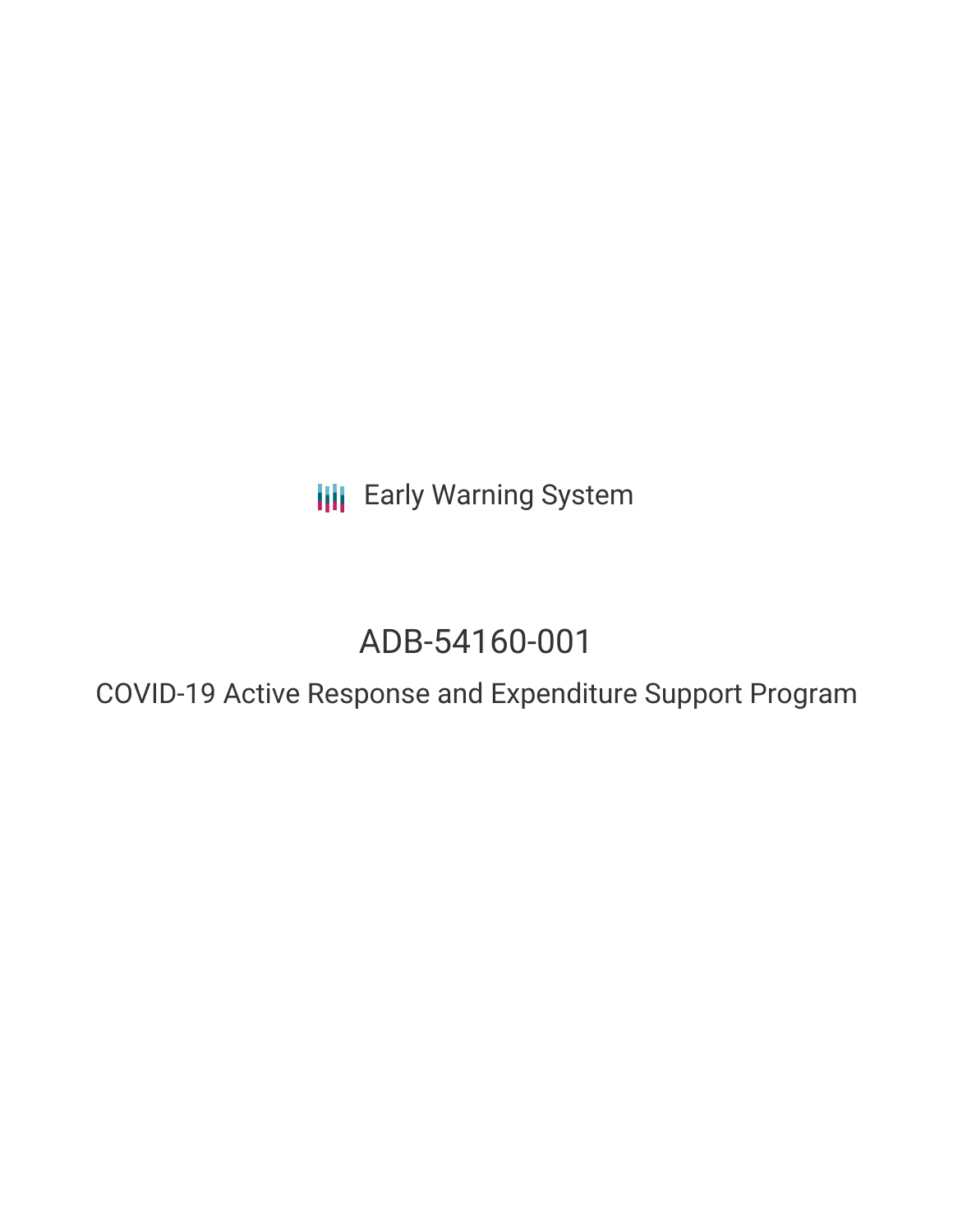

### **Quick Facts**

| <b>Countries</b>               | Uzbekistan                                                   |
|--------------------------------|--------------------------------------------------------------|
| <b>Financial Institutions</b>  | Asian Development Bank (ADB)                                 |
| <b>Status</b>                  | Approved                                                     |
| <b>Bank Risk Rating</b>        | U                                                            |
| <b>Voting Date</b>             | 2020-06-25                                                   |
| <b>Borrower</b>                | Government of Uzbekistan                                     |
| <b>Sectors</b>                 | Education and Health, Industry and Trade, Law and Government |
| <b>Investment Type(s)</b>      | Loan                                                         |
| <b>Investment Amount (USD)</b> | \$500.00 million                                             |
| <b>Loan Amount (USD)</b>       | \$500,00 million                                             |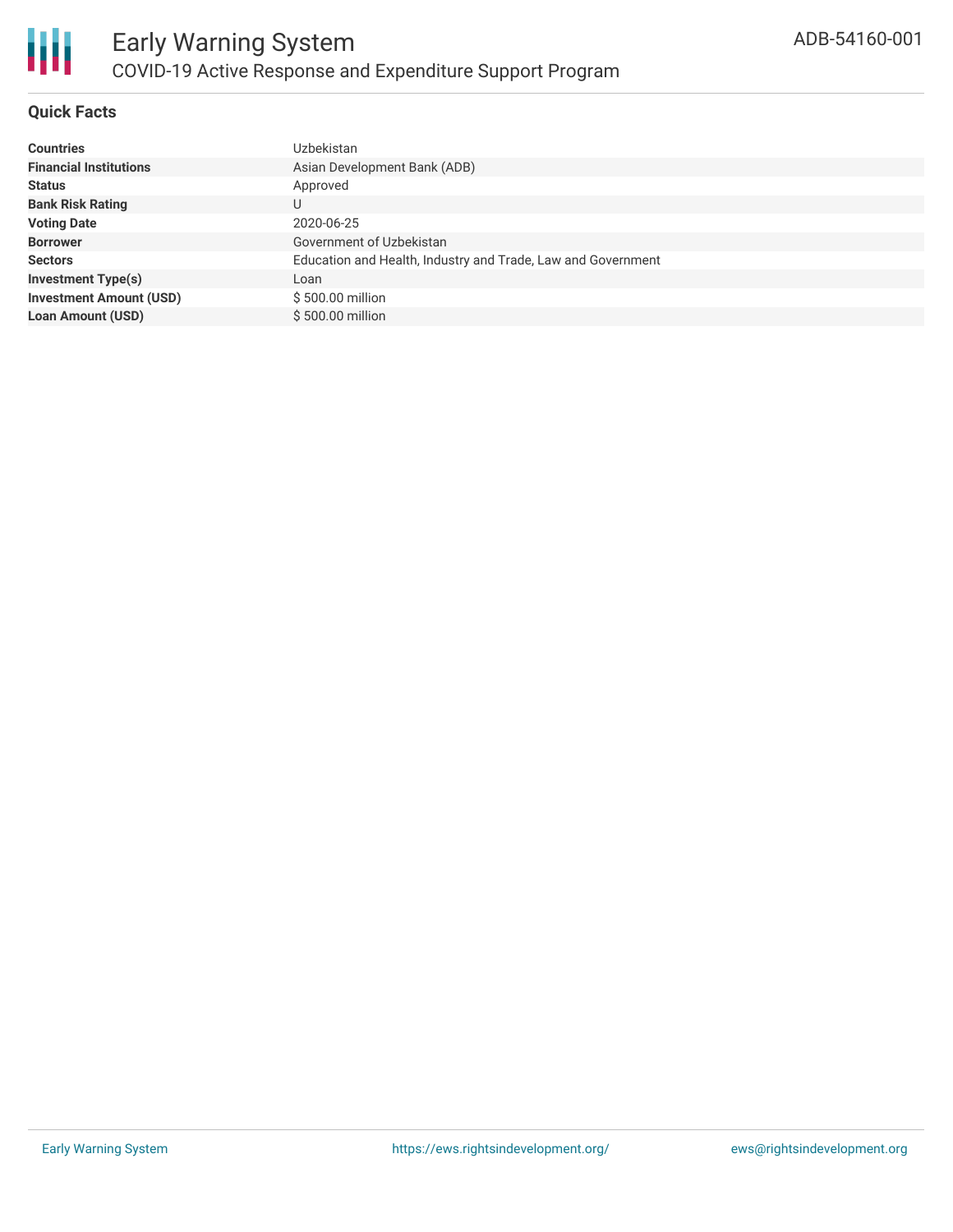

## **Project Description**

According to ADB website, the program supports the government's COVID-19 pandemic response plan, of which the ACF is the predominant part, to help mitigate the adverse impacts of COVID-19 on the population's health, incomes, and economic opportunities as well as macroeconomic stability. The outcome will be the COVID-19 outbreak more effectively managed and its adverse social and economic impacts reduced.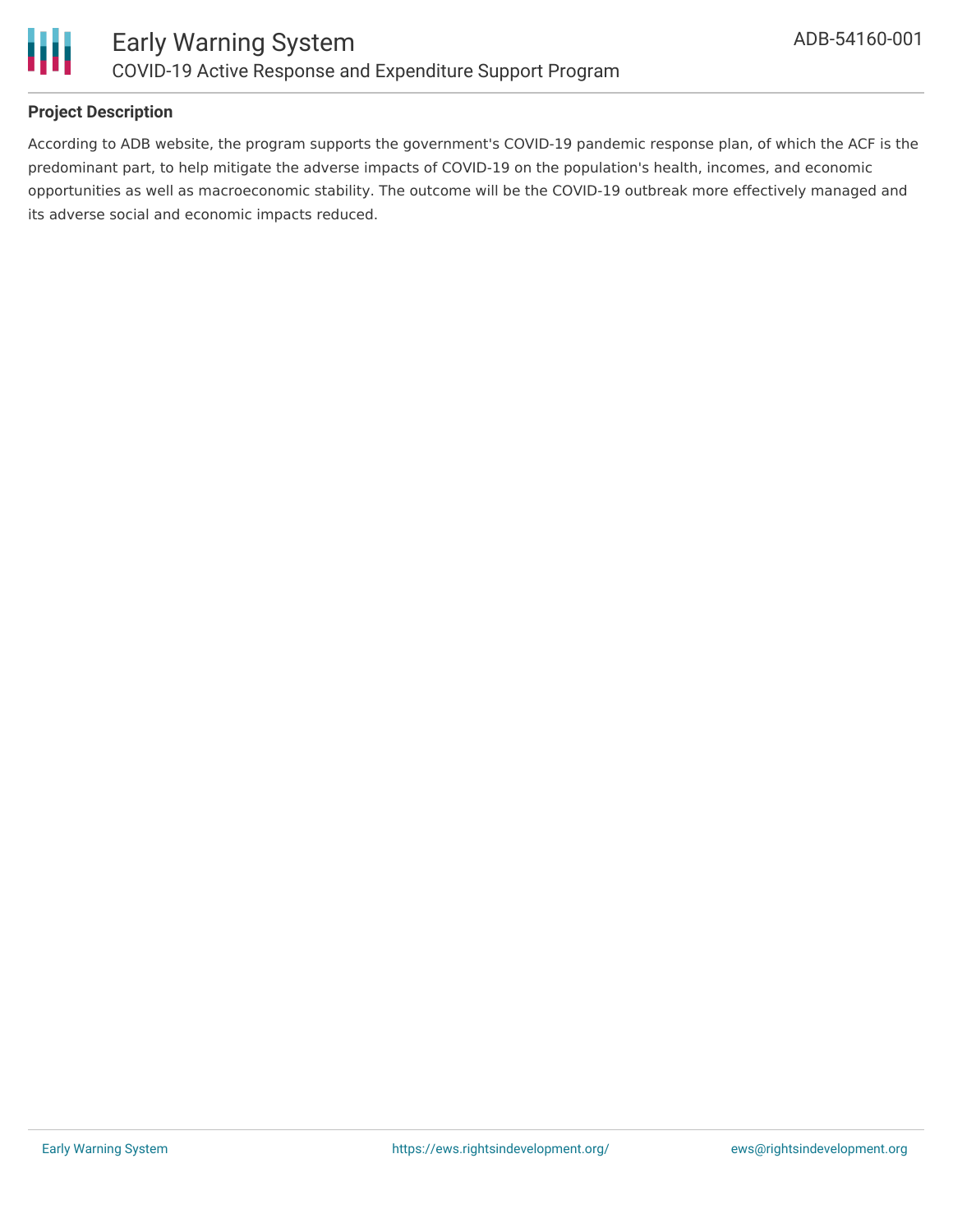

### **Investment Description**

Asian Development Bank (ADB)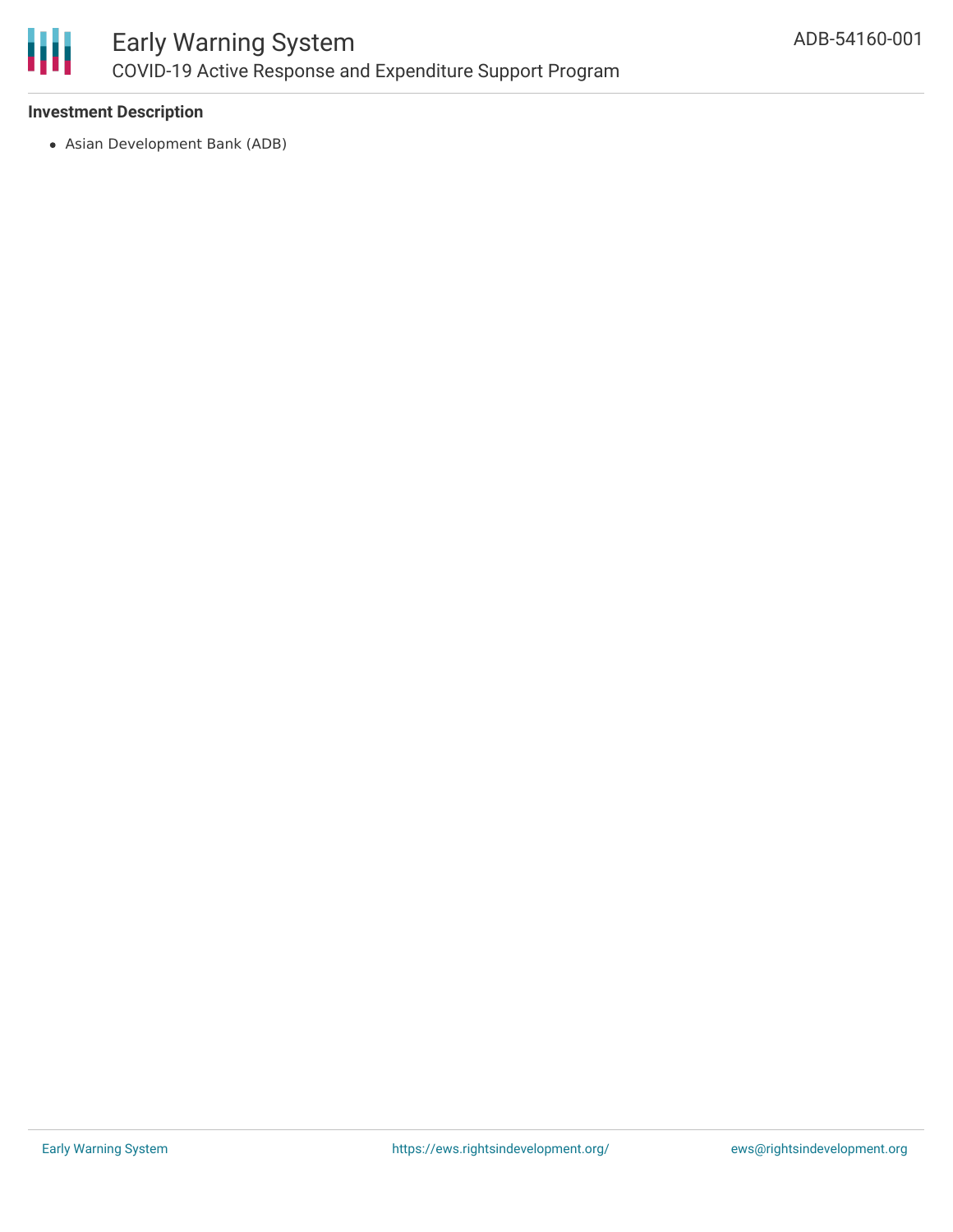

### **Contact Information**

Ministry of Finance 5 Mustaqiliik Square Tashkent 100008 Republic of Uzbekistan

#### **ACCOUNTABILITY MECHANISM OF ADB**

The Accountability Mechanism is an independent complaint mechanism and fact-finding body for people who believe they are likely to be, or have been, adversely affected by an Asian Development Bank-financed project. If you submit a complaint to the Accountability Mechanism, they may investigate to assess whether the Asian Development Bank is following its own policies and procedures for preventing harm to people or the environment. You can learn more about the Accountability Mechanism and how to file a complaint at: http://www.adb.org/site/accountability-mechanism/main